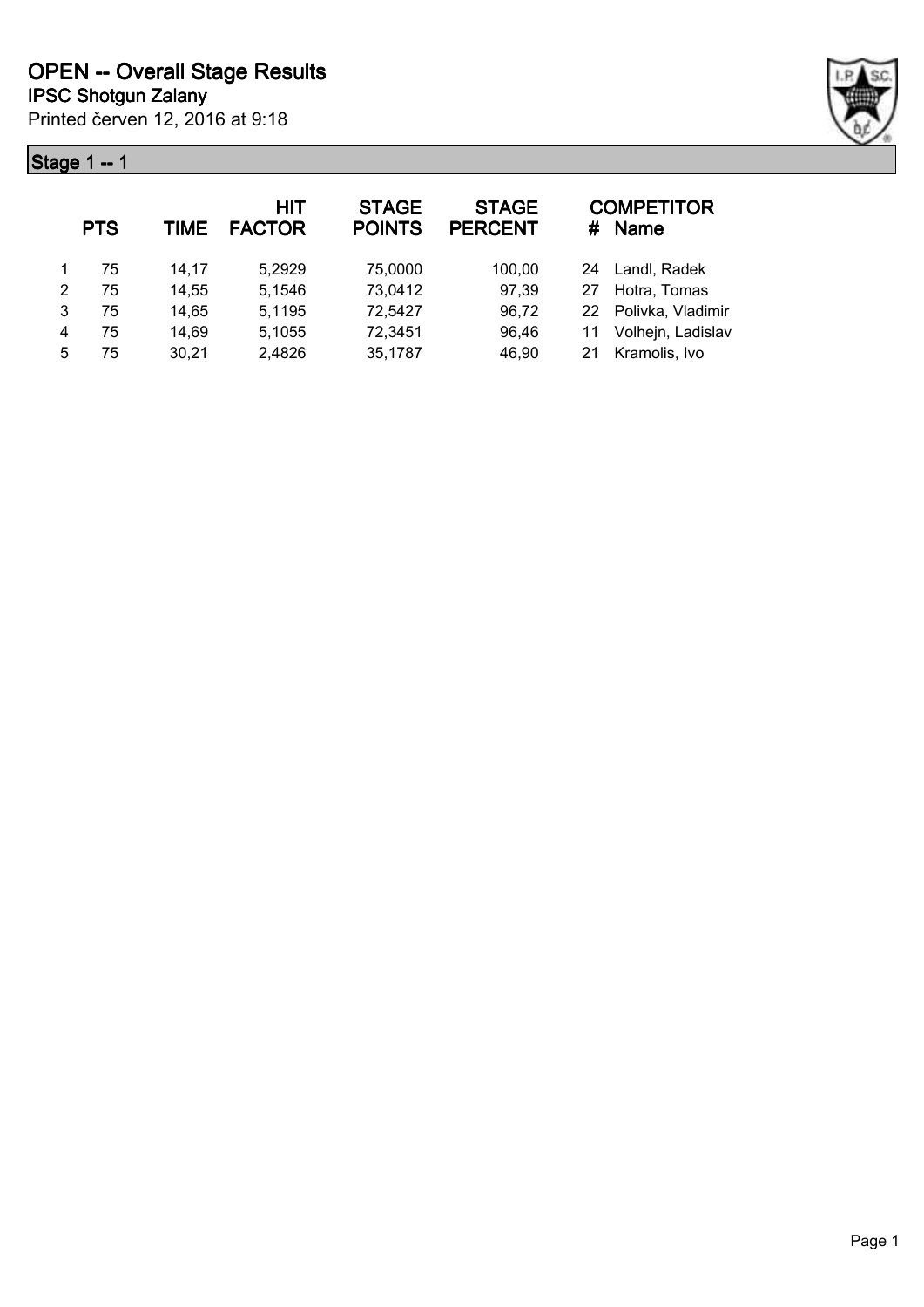## **Stage 1 -- 1**



|   | <b>PTS</b> | TIME  | HIT<br><b>FACTOR</b> | <b>STAGE</b><br><b>POINTS</b> | <b>STAGE</b><br><b>PERCENT</b> | #  | <b>COMPETITOR</b><br><b>Name</b> |
|---|------------|-------|----------------------|-------------------------------|--------------------------------|----|----------------------------------|
|   | 75         | 17,82 | 4,2088               | 75,0000                       | 100,00                         | 26 | Adam, Michal                     |
| 2 | 75         | 19,34 | 3,8780               | 69,1055                       | 92,14                          | 29 | Rehberger, Ivo                   |
| 3 | 75         | 20,42 | 3,6729               | 65,4505                       | 87,27                          | 20 | Smid, Martin                     |
| 4 | 75         | 22,82 | 3,2866               | 58,5670                       | 78,09                          | 23 | Strnad, Ivo                      |
| 5 | 75         | 31,15 | 2,4077               | 42,9053                       | 57,21                          | 30 | Sedina, Jiri                     |
| 6 | 75         | 43,25 | 1,7341               | 30,9017                       | 41,20                          | 28 | Janouch, Pavel                   |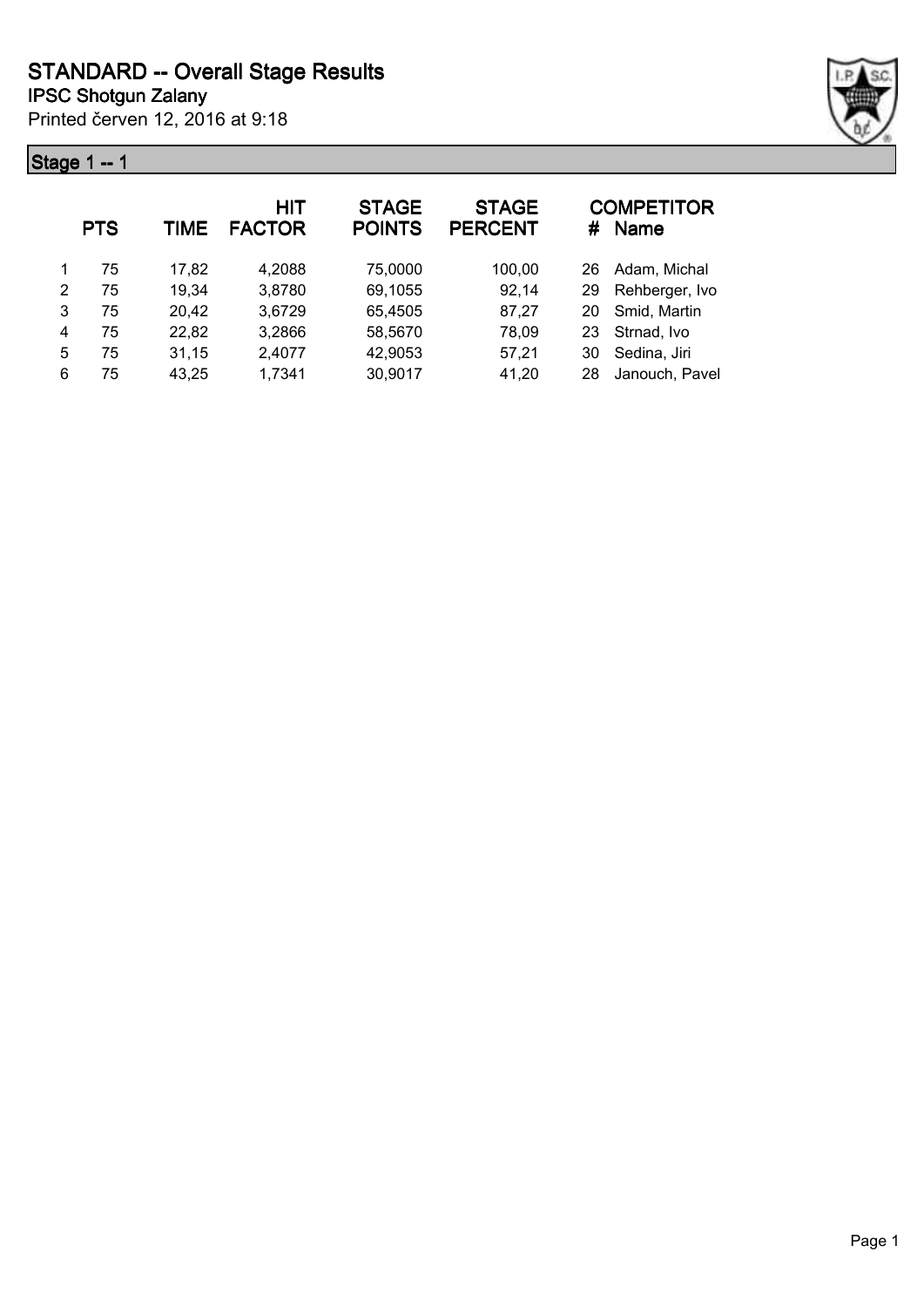Printed červen 12, 2016 at 9:18

#### **Stage 1 -- 1**



|    | <b>PTS</b> | TIME  | HIT<br><b>FACTOR</b> | <b>STAGE</b><br><b>POINTS</b> | <b>STAGE</b><br><b>PERCENT</b> | #  | COMPETITOR<br><b>Name</b> |
|----|------------|-------|----------------------|-------------------------------|--------------------------------|----|---------------------------|
|    |            |       |                      |                               |                                |    |                           |
| 1  | 75         | 16,83 | 4,4563               | 75,0000                       | 100,00                         | 4  | Ladic, Dva                |
| 2  | 75         | 18,16 | 4,1300               | 69,5072                       | 92,68                          | 3  | Ladic, Tibor              |
| 3  | 75         | 18,17 | 4,1277               | 69,4689                       | 92,63                          | 19 | Kostak, Jan               |
| 4  | 75         | 19,68 | 3,8110               | 64,1387                       | 85,52                          | 18 | Safranek, Lumir           |
| 5  | 75         | 21,74 | 3,4499               | 58,0612                       | 77,41                          | 25 | Stahl, Robert             |
| 6  | 75         | 22,09 | 3,3952               | 57,1412                       | 76,19                          | 1  | Novotny, Jaroslav         |
| 7  | 75         | 29,70 | 2,5253               | 42,5000                       | 56,67                          | 6  | Horacek, Dva              |
| 8  | 75         | 33,31 | 2,2516               | 37,8940                       | 50,53                          | 8  | Kotas, Dva                |
| 9  | 75         | 33,55 | 2,2355               | 37,6229                       | 50,16                          | 31 | Zicha, Josef              |
| 10 | 75         | 34,32 | 2,1853               | 36,7788                       | 49,04                          | 14 | Sobotik, Petr             |
| 11 | 75         | 34,89 | 2,1496               | 36,1780                       | 48,24                          | 16 | Kopriva, Petr             |
| 12 | 75         | 41,57 | 1,8042               | 30,3644                       | 40,49                          | 5  | Horacek, Lukas            |
| 13 | 75         | 43,01 | 1,7438               | 29,3478                       | 39,13                          | 7  | Kotas, Oldrich            |
| 14 | 75         | 43,97 | 1,7057               | 28,7071                       | 38,28                          | 17 | Kopriva, Dva              |
| 15 | 60         | 51,62 | 1,1623               | 19,5622                       | 26,08                          | 15 | Silhan, Jiri              |
| 16 | 75         | 74,20 | 1,0108               | 17,0115                       | 22,68                          | 13 | Prepletany, Jan           |
| 17 | 75         | 95,14 | 0,7883               | 13,2673                       | 17,69                          | 32 | Dvorak, Petr              |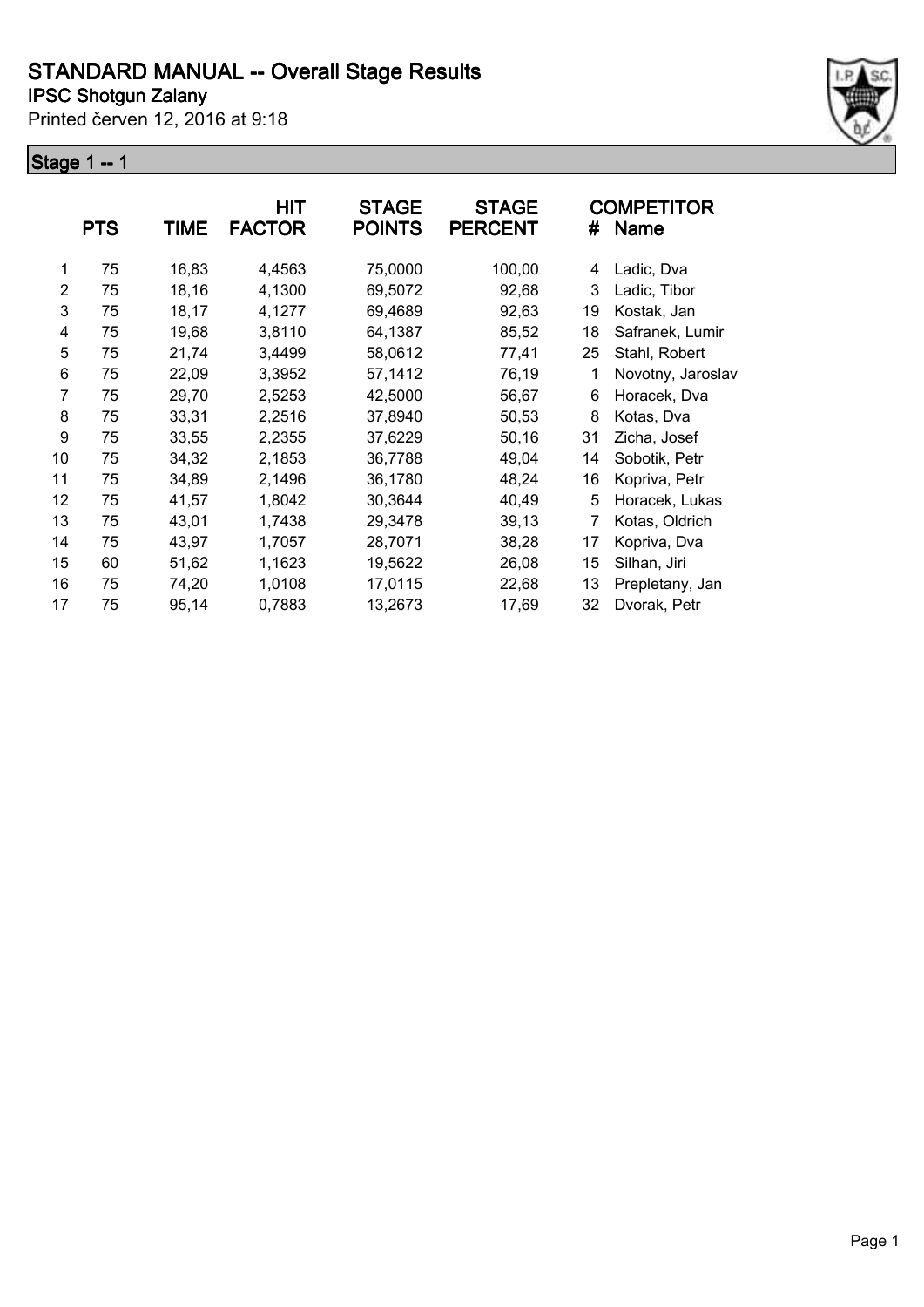## **Stage 2 -- 2**



|   | <b>PTS</b> | TIME  | <b>HIT</b><br><b>FACTOR</b> | <b>STAGE</b><br><b>POINTS</b> | <b>STAGE</b><br><b>PERCENT</b> | #  | <b>COMPETITOR</b><br><b>Name</b> |
|---|------------|-------|-----------------------------|-------------------------------|--------------------------------|----|----------------------------------|
|   | 65         | 12.16 | 5.3454                      | 65,0000                       | 100,00                         | 27 | Hotra, Tomas                     |
| 2 | 65         | 12,82 | 5,0702                      | 61,6537                       | 94,85                          | 11 | Volhejn, Ladislav                |
| 3 | 65         | 12,88 | 5,0466                      | 61,3665                       | 94,41                          | 24 | Landl, Radek                     |
| 4 | 65         | 15,66 | 4,1507                      | 50,4725                       | 77,65                          |    | 22 Polivka, Vladimir             |
| 5 | 50         | 17,52 | 2,8539                      | 34,7032                       | 53,39                          | 21 | Kramolis, Ivo                    |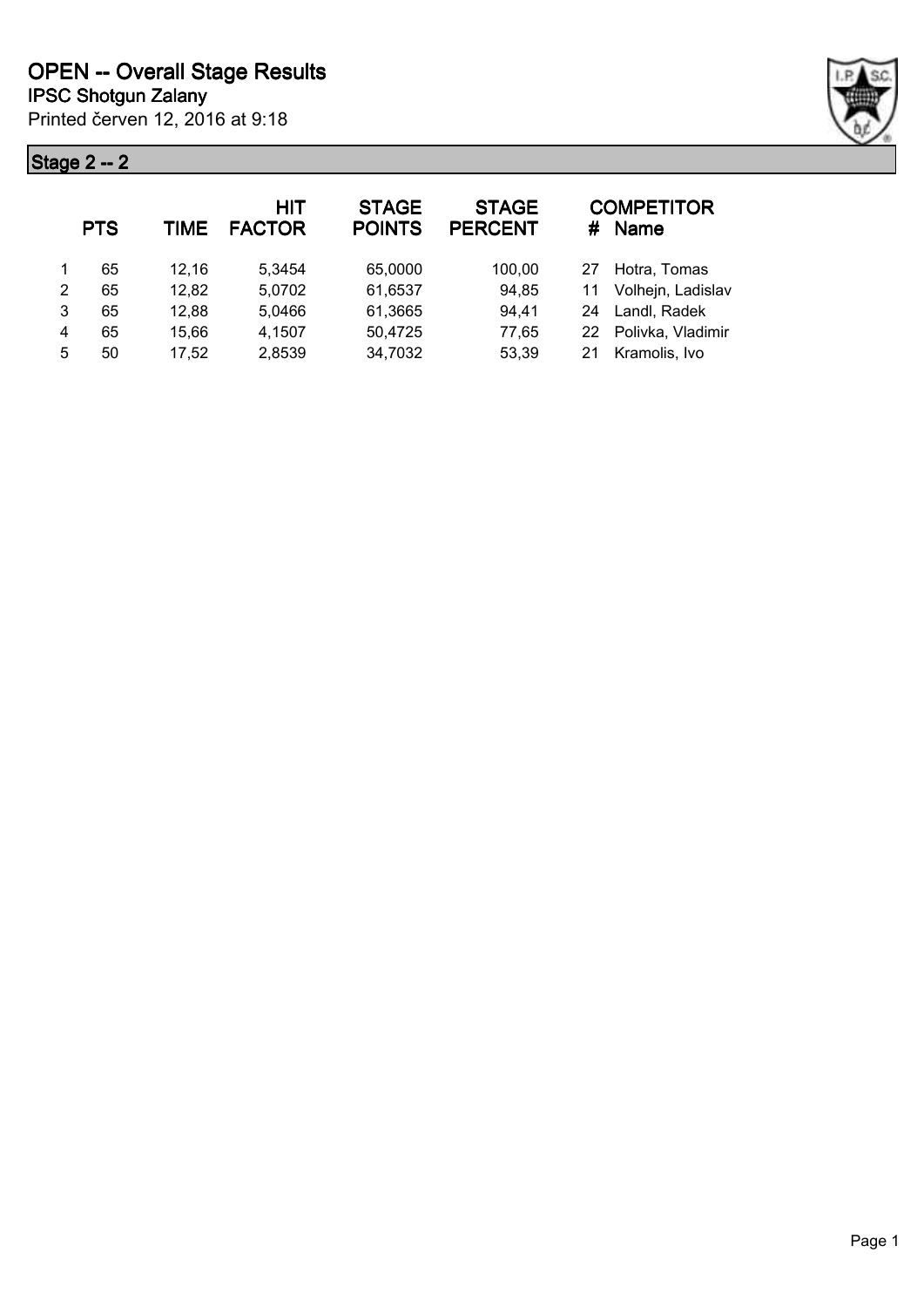## **Stage 2 -- 2**



|   | <b>PTS</b> | TIME  | HIT<br><b>FACTOR</b> | <b>STAGE</b><br><b>POINTS</b> | <b>STAGE</b><br><b>PERCENT</b> | #  | <b>COMPETITOR</b><br><b>Name</b> |
|---|------------|-------|----------------------|-------------------------------|--------------------------------|----|----------------------------------|
|   | 65         | 14.74 | 4,4098               | 65,0000                       | 100,00                         | 20 | Smid, Martin                     |
| 2 | 65         | 18,83 | 3,4519               | 50,8816                       | 78,28                          | 26 | Adam, Michal                     |
| 3 | 65         | 19,82 | 3,2795               | 48,3401                       | 74,37                          | 23 | Strnad, Ivo                      |
| 4 | 65         | 22,38 | 2,9044               | 42,8105                       | 65,86                          | 29 | Rehberger, Ivo                   |
| 5 | 65         | 28,92 | 2,2476               | 33,1293                       | 50,97                          | 30 | Sedina, Jiri                     |
| 6 | 65         | 35,72 | 1,8197               | 26,8225                       | 41,27                          | 28 | Janouch, Pavel                   |
|   |            |       |                      |                               |                                |    |                                  |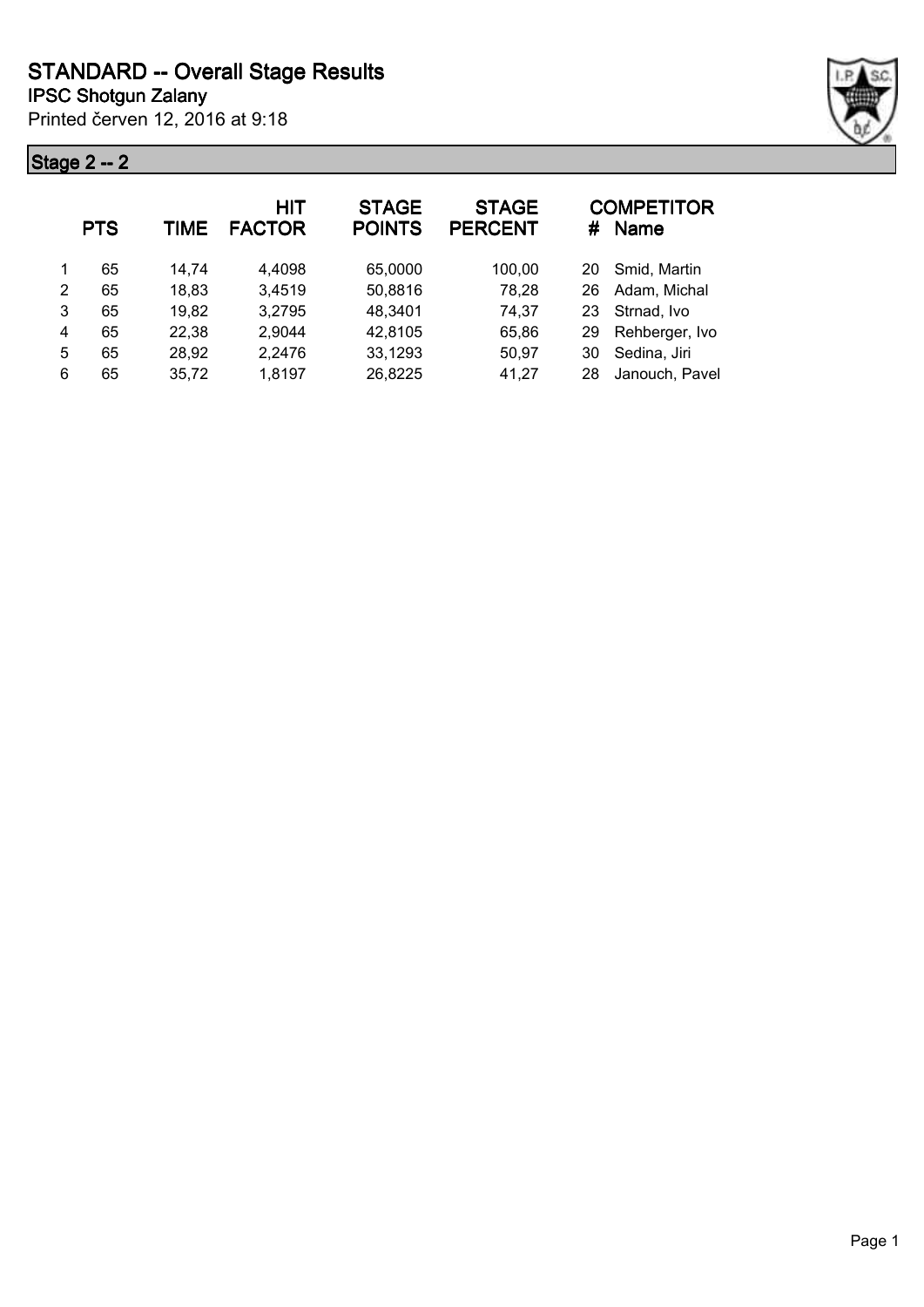Printed červen 12, 2016 at 9:18

#### **Stage 2 -- 2**



|                | <b>PTS</b> | <b>TIME</b> | HIT<br><b>FACTOR</b> | <b>STAGE</b><br><b>POINTS</b> | <b>STAGE</b><br><b>PERCENT</b> | #  | <b>COMPETITOR</b><br><b>Name</b> |
|----------------|------------|-------------|----------------------|-------------------------------|--------------------------------|----|----------------------------------|
| 1              | 65         | 15,68       | 4,1454               | 65,0000                       | 100,00                         | 18 | Safranek, Lumir                  |
| $\overline{2}$ | 65         | 16,98       | 3,8280               | 60,0236                       | 92,34                          | 4  | Ladic, Dva                       |
| 3              | 65         | 17,00       | 3,8235               | 59,9529                       | 92,24                          | 3  | Ladic, Tibor                     |
| 4              | 65         | 18,04       | 3,6031               | 56,4967                       | 86,92                          | 1  | Novotny, Jaroslav                |
| 5              | 65         | 19,49       | 3,3350               | 52,2935                       | 80,45                          | 5  | Horacek, Lukas                   |
| 6              | 65         | 20,88       | 3,1130               | 48,8123                       | 75,10                          | 6  | Horacek, Dva                     |
| 7              | 65         | 21,58       | 3,0120               | 47,2289                       | 72,66                          | 19 | Kostak, Jan                      |
| 8              | 65         | 23,91       | 2,7185               | 42,6265                       | 65,58                          | 25 | Stahl, Robert                    |
| 9              | 65         | 24,27       | 2,6782               | 41,9942                       | 64,61                          | 17 | Kopriva, Dva                     |
| 10             | 65         | 30,75       | 2,1138               | 33,1447                       | 50,99                          | 31 | Zicha, Josef                     |
| 11             | 65         | 31,01       | 2,0961               | 32,8668                       | 50,56                          | 8  | Kotas, Dva                       |
| 12             | 65         | 35,25       | 1,8440               | 28,9135                       | 44,48                          | 16 | Kopriva, Petr                    |
| 13             | 65         | 37,17       | 1,7487               | 27,4200                       | 42,18                          | 7  | Kotas, Oldrich                   |
| 14             | 65         | 46,17       | 1,4078               | 22,0749                       | 33,96                          | 14 | Sobotik, Petr                    |
| 15             | 65         | 49,83       | 1,3044               | 20,4535                       | 31,47                          | 13 | Prepletany, Jan                  |
| 16             | 65         | 51,82       | 1,2543               | 19,6681                       | 30,26                          | 15 | Silhan, Jiri                     |
| 17             | 65         | 130,60      | 0,4977               | 7,8040                        | 12,01                          | 32 | Dvorak, Petr                     |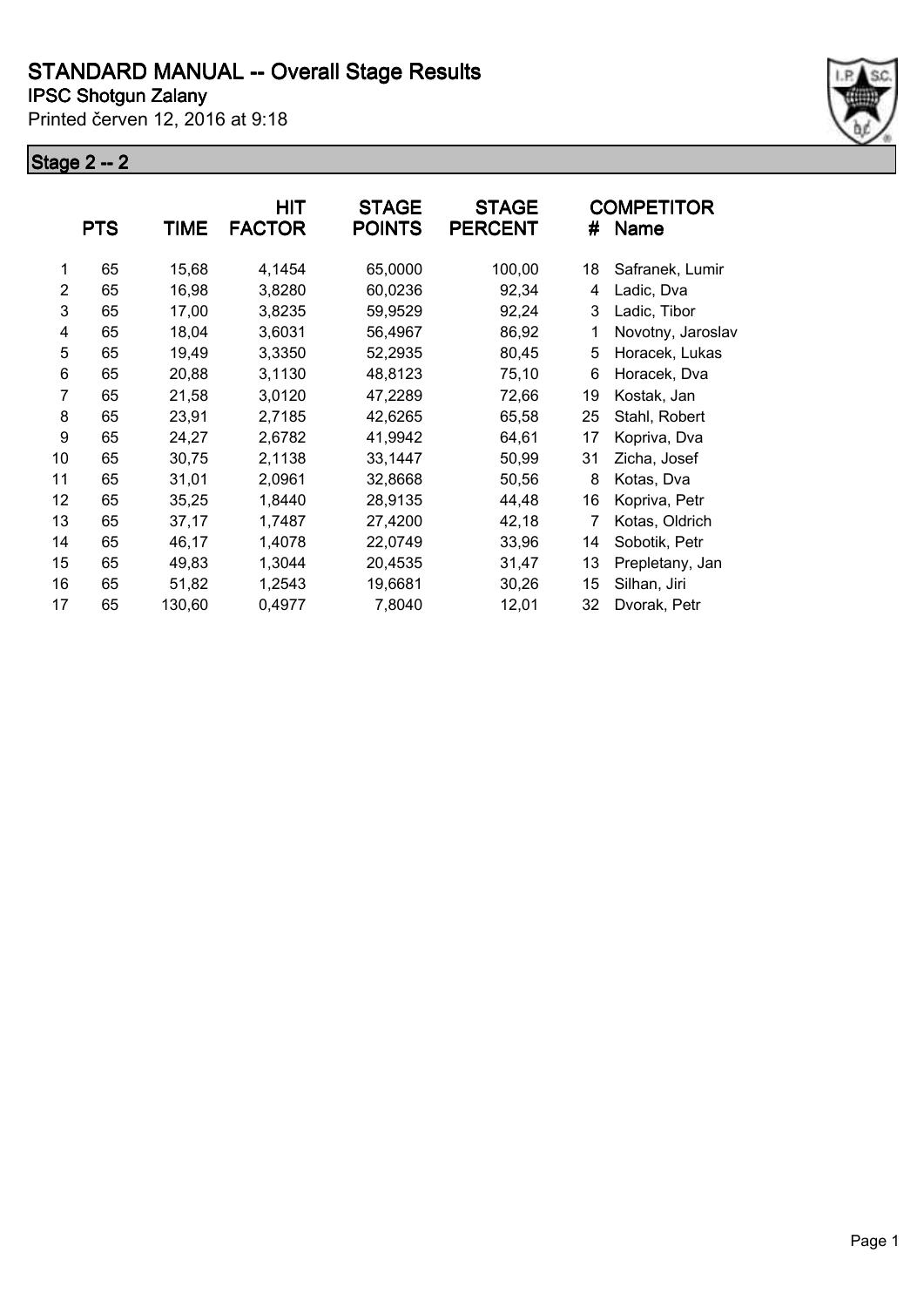## **Stage 3 -- 3**



|   | <b>PTS</b> | TIME  | HIT<br><b>FACTOR</b> | <b>STAGE</b><br><b>POINTS</b> | <b>STAGE</b><br><b>PERCENT</b> | #  | <b>COMPETITOR</b><br>Name |
|---|------------|-------|----------------------|-------------------------------|--------------------------------|----|---------------------------|
|   | 50         | 9.52  | 5,2521               | 50,0000                       | 100,00                         | 27 | Hotra, Tomas              |
| 2 | 50         | 10,34 | 4,8356               | 46,0348                       | 92,07                          | 11 | Volhejn, Ladislav         |
| 3 | 50         | 11,48 | 4,3554               | 41,4634                       | 82,93                          | 24 | Landl, Radek              |
| 4 | 50         | 11,88 | 4,2088               | 40,0673                       | 80,13                          |    | 22 Polivka, Vladimir      |
| 5 | 50         | 14,45 | 3,4602               | 32,9412                       | 65,88                          | 21 | Kramolis, Ivo             |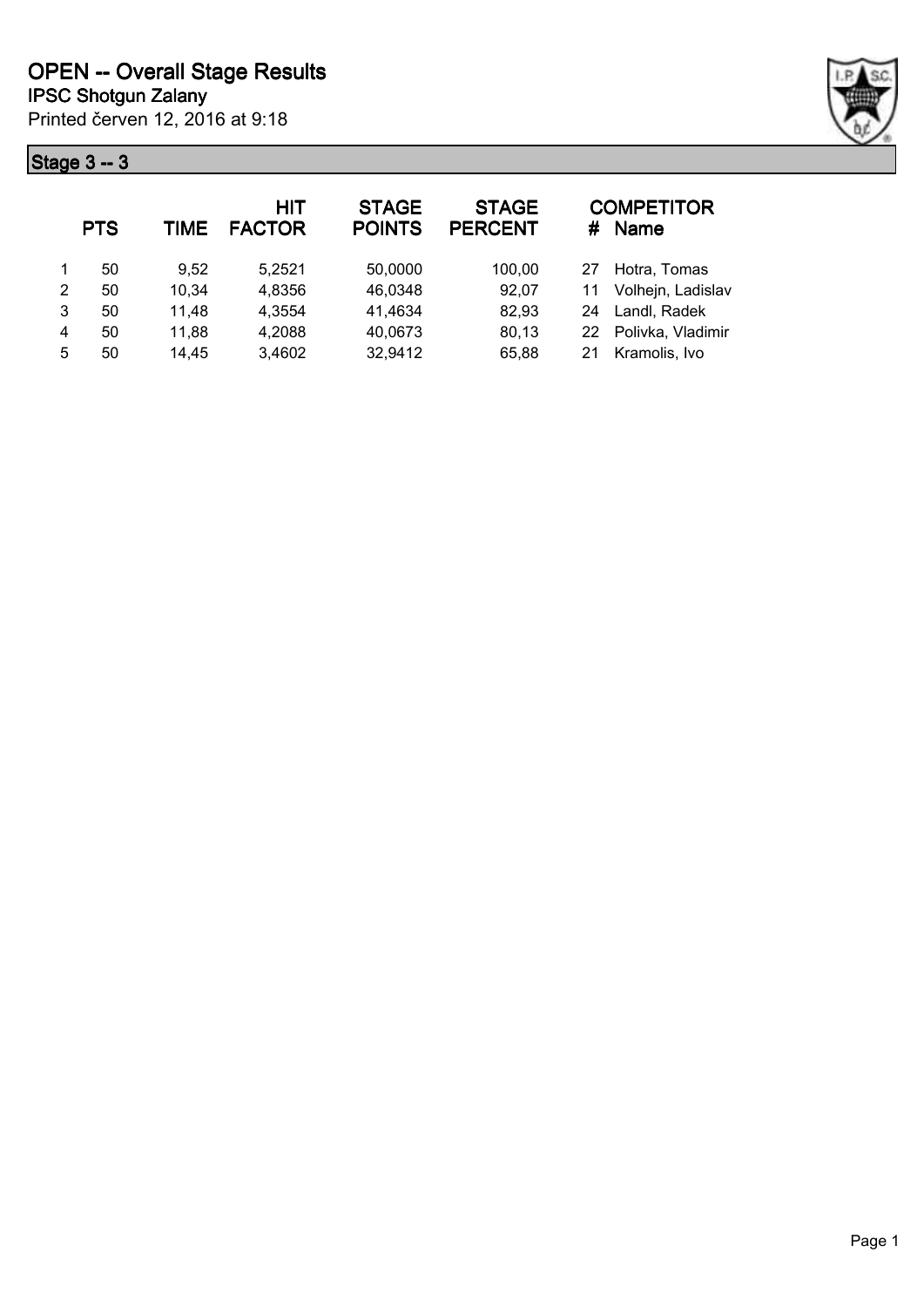## **Stage 3 -- 3**



|   | <b>PTS</b> | <b>TIME</b> | HIT<br><b>FACTOR</b> | <b>STAGE</b><br><b>POINTS</b> | <b>STAGE</b><br><b>PERCENT</b> | #  | <b>COMPETITOR</b><br><b>Name</b> |
|---|------------|-------------|----------------------|-------------------------------|--------------------------------|----|----------------------------------|
| 1 | 50         | 10.90       | 4,5872               | 50,0000                       | 100,00                         | 26 | Adam, Michal                     |
| 2 | 50         | 12,40       | 4,0323               | 43,9516                       | 87,90                          | 20 | Smid, Martin                     |
| 3 | 50         | 13,06       | 3,8285               | 41,7305                       | 83,46                          | 23 | Strnad, Ivo                      |
| 4 | 50         | 13,42       | 3,7258               | 40,6110                       | 81,22                          | 29 | Rehberger, Ivo                   |
| 5 | 50         | 15,52       | 3,2216               | 35,1160                       | 70,23                          | 30 | Sedina, Jiri                     |
| 6 | 50         | 19,60       | 2,5510               | 27,8061                       | 55,61                          | 28 | Janouch, Pavel                   |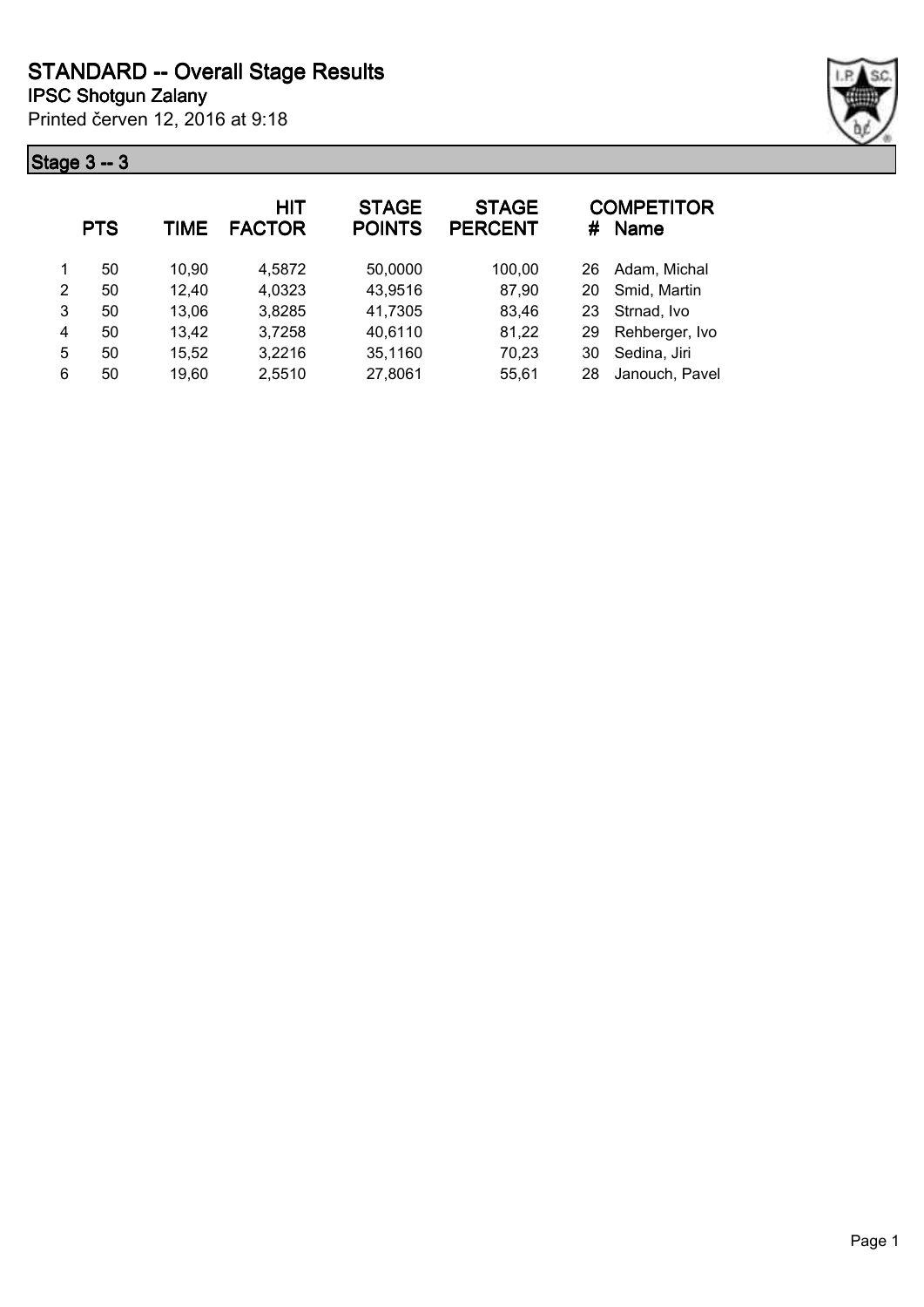Printed červen 12, 2016 at 9:18

#### **Stage 3 -- 3**



|                | <b>PTS</b> | <b>TIME</b> | HIT<br><b>FACTOR</b> | <b>STAGE</b><br><b>POINTS</b> | <b>STAGE</b><br><b>PERCENT</b> | #  | COMPETITOR<br><b>Name</b> |
|----------------|------------|-------------|----------------------|-------------------------------|--------------------------------|----|---------------------------|
| 1              | 50         | 12,42       | 4,0258               | 50,0000                       | 100,00                         | 19 | Kostak, Jan               |
| $\overline{2}$ | 50         | 12,70       | 3,9370               | 48,8976                       | 97,80                          | 6  | Horacek, Dva              |
| 3              | 50         | 13,97       | 3,5791               | 44,4524                       | 88,90                          | 4  | Ladic, Dva                |
| 4              | 50         | 14,27       | 3,5039               | 43,5179                       | 87,04                          | 5  | Horacek, Lukas            |
| 5              | 50         | 14,80       | 3,3784               | 41,9595                       | 83,92                          | 25 | Stahl, Robert             |
| 6              | 50         | 15,12       | 3,3069               | 41,0714                       | 82,14                          | 18 | Safranek, Lumir           |
| 7              | 50         | 15,32       | 3,2637               | 40,5352                       | 81,07                          | 3  | Ladic, Tibor              |
| 8              | 50         | 15,54       | 3,2175               | 39,9614                       | 79,92                          | 1  | Novotny, Jaroslav         |
| 9              | 50         | 16,47       | 3,0358               | 37,7049                       | 75,41                          | 31 | Zicha, Josef              |
| 10             | 50         | 17,90       | 2,7933               | 34,6927                       | 69,39                          | 17 | Kopriva, Dva              |
| 11             | 50         | 17,93       | 2,7886               | 34,6347                       | 69,27                          | 14 | Sobotik, Petr             |
| 12             | 50         | 20,39       | 2,4522               | 30,4561                       | 60,91                          | 8  | Kotas, Dva                |
| 13             | 50         | 24,93       | 2,0056               | 24,9097                       | 49,82                          | 13 | Prepletany, Jan           |
| 14             | 50         | 25,88       | 1,9320               | 23,9954                       | 47,99                          | 16 | Kopriva, Petr             |
| 15             | 50         | 35,72       | 1,3998               | 17,3852                       | 34,77                          | 15 | Silhan, Jiri              |
| 16             | 50         | 47,43       | 1,0542               | 13,0930                       | 26,19                          | 7  | Kotas, Oldrich            |
| 17             | 50         | 77,09       | 0,6486               | 8,0555                        | 16,11                          | 32 | Dvorak, Petr              |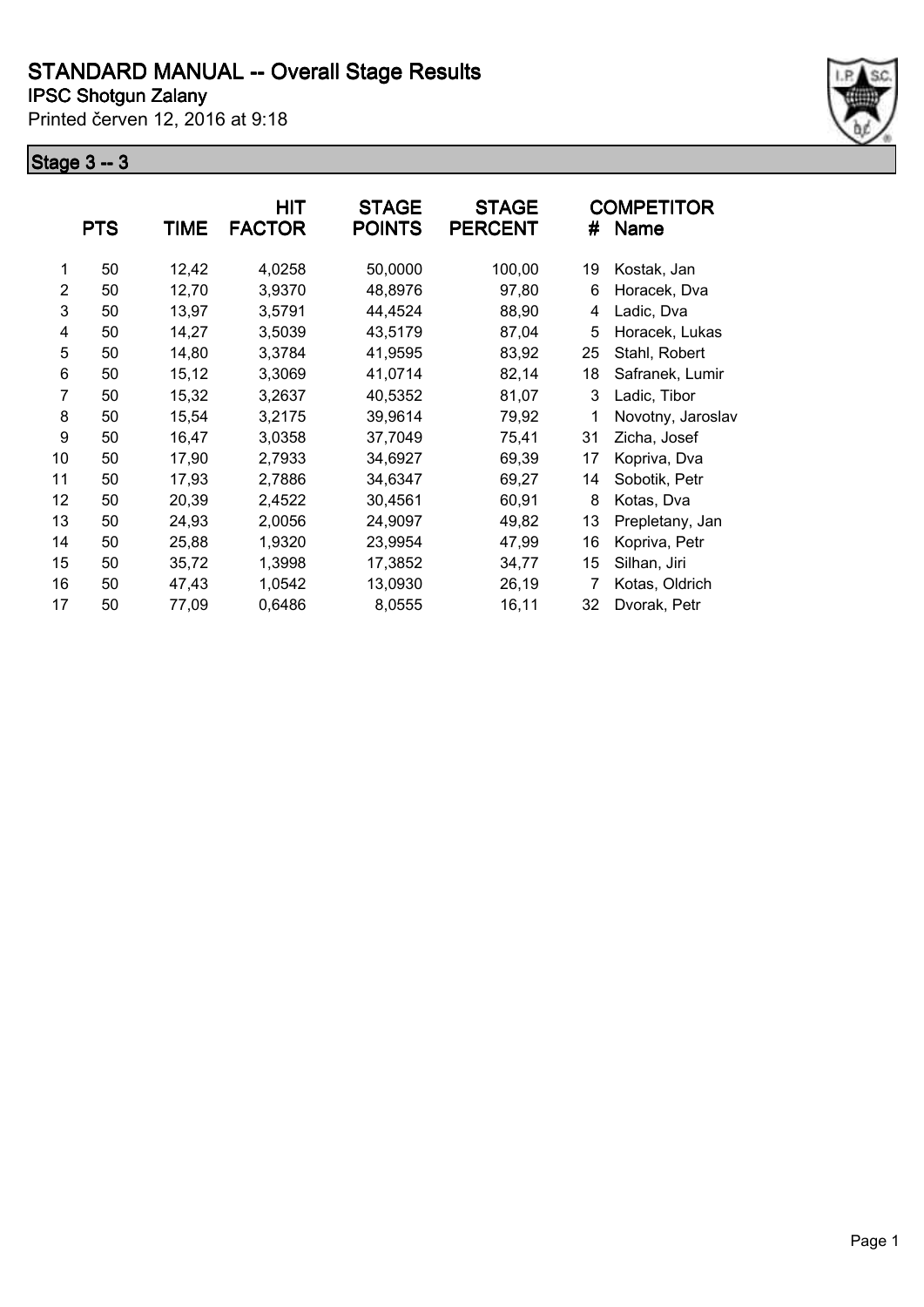## **Stage 4 -- 4**



|   | <b>PTS</b> | TIME  | HIT<br><b>FACTOR</b> | <b>STAGE</b><br><b>POINTS</b> | <b>STAGE</b><br><b>PERCENT</b> |    | <b>COMPETITOR</b><br># Name |
|---|------------|-------|----------------------|-------------------------------|--------------------------------|----|-----------------------------|
| 1 | 60         | 11.60 | 5.1724               | 60,0000                       | 100,00                         | 11 | Volhejn, Ladislav           |
| 2 | 60         | 12,79 | 4,6912               | 54,4175                       | 90,70                          | 27 | Hotra, Tomas                |
| 3 | 60         | 14,64 | 4,0984               | 47,5410                       | 79,23                          |    | 22 Polivka, Vladimir        |
| 4 | 60         | 15,81 | 3,7951               | 44,0228                       | 73,37                          | 24 | Landl, Radek                |
| 5 | 60         | 18,29 | 3,2805               | 38,0536                       | 63,42                          | 21 | Kramolis, Ivo               |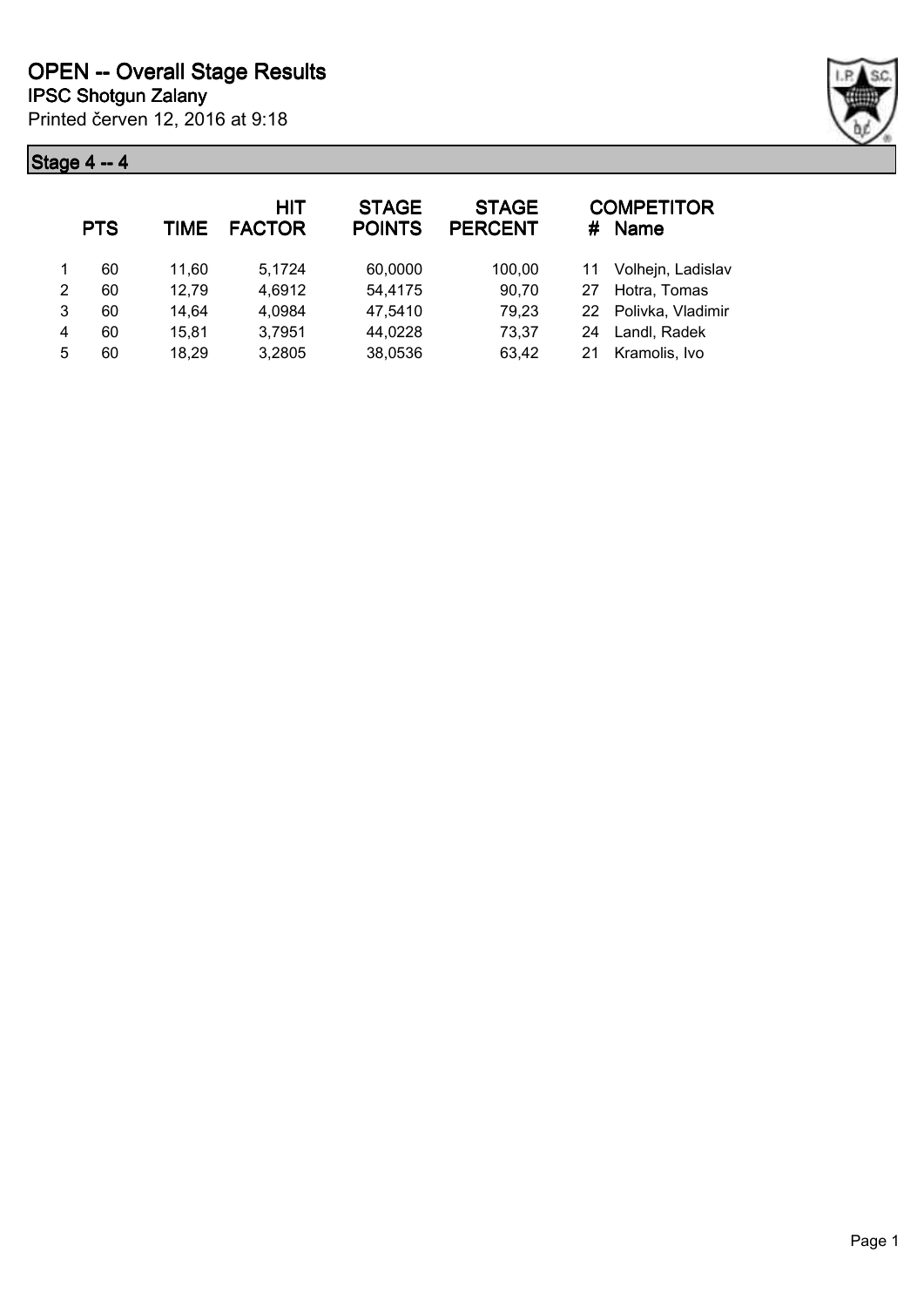## **Stage 4 -- 4**



|   | <b>PTS</b> | <b>TIME</b> | HIT<br><b>FACTOR</b> | <b>STAGE</b><br><b>POINTS</b> | <b>STAGE</b><br><b>PERCENT</b> | #  | <b>COMPETITOR</b><br><b>Name</b> |
|---|------------|-------------|----------------------|-------------------------------|--------------------------------|----|----------------------------------|
|   | 60         | 20,61       | 2,9112               | 60,0000                       | 100,00                         | 20 | Smid, Martin                     |
| 2 | 60         | 28,11       | 2,1345               | 43,9915                       | 73,32                          | 26 | Adam, Michal                     |
| 3 | 60         | 30,48       | 1,9685               | 40,5709                       | 67,62                          | 29 | Rehberger, Ivo                   |
| 4 | 60         | 38,95       | 1,5404               | 31,7484                       | 52,91                          | 23 | Strnad, Ivo                      |
| 5 | 60         | 39,27       | 1,5279               | 31,4897                       | 52,48                          | 30 | Sedina, Jiri                     |
| 6 | 60         | 75,20       | 0,7979               | 16,4441                       | 27,41                          | 28 | Janouch, Pavel                   |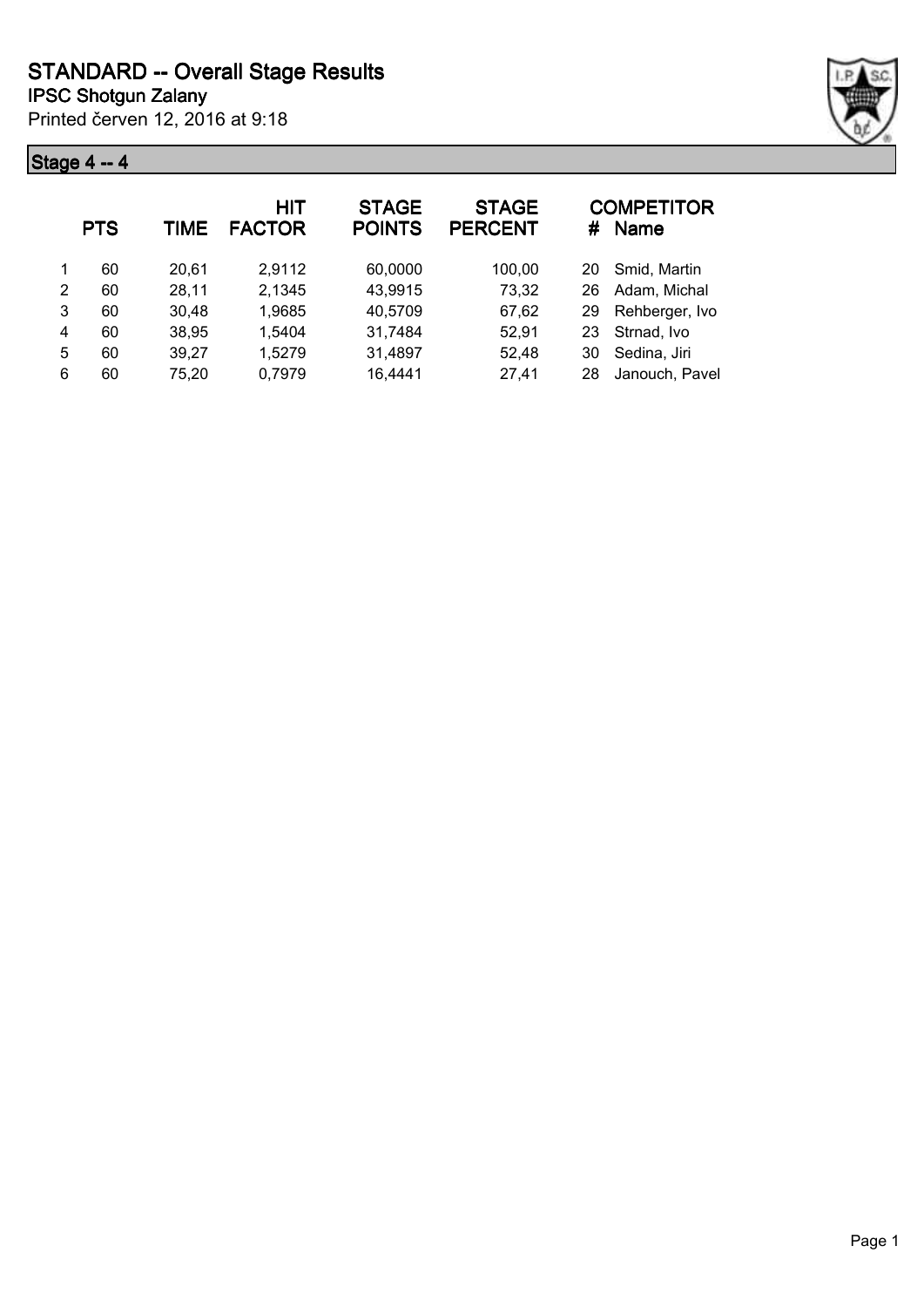Printed červen 12, 2016 at 9:18

#### **Stage 4 -- 4**



|    | <b>PTS</b> | TIME  | HIT<br><b>FACTOR</b> | <b>STAGE</b><br><b>POINTS</b> | <b>STAGE</b><br><b>PERCENT</b> | #  | <b>COMPETITOR</b><br>Name |
|----|------------|-------|----------------------|-------------------------------|--------------------------------|----|---------------------------|
| 1  | 60         | 16,79 | 3,5736               | 60,0000                       | 100,00                         | 3  | Ladic, Tibor              |
| 2  | 60         | 17,84 | 3,3632               | 56,4686                       | 94,11                          | 19 | Kostak, Jan               |
| 3  | 60         | 19,13 | 3,1364               | 52,6607                       | 87,77                          | 18 | Safranek, Lumir           |
| 4  | 60         | 20,84 | 2,8791               | 48,3397                       | 80,57                          | 4  | Ladic, Dva                |
| 5  | 60         | 22,58 | 2,6572               | 44,6147                       | 74,36                          | 25 | Stahl, Robert             |
| 6  | 60         | 24,06 | 2,4938               | 41,8703                       | 69,78                          | 1  | Novotny, Jaroslav         |
| 7  | 60         | 24,54 | 2,4450               | 41,0513                       | 68,42                          | 6  | Horacek, Dva              |
| 8  | 60         | 30,23 | 1,9848               | 33,3245                       | 55,54                          | 5  | Horacek, Lukas            |
| 9  | 60         | 31,73 | 1,8910               | 31,7491                       | 52,92                          | 17 | Kopriva, Dva              |
| 10 | 60         | 34,00 | 1,7647               | 29,6294                       | 49,38                          | 16 | Kopriva, Petr             |
| 11 | 60         | 36,26 | 1,6547               | 27,7827                       | 46,30                          | 31 | Zicha, Josef              |
| 12 | 60         | 43,36 | 1,3838               | 23,2334                       | 38,72                          | 14 | Sobotik, Petr             |
| 13 | 60         | 43,82 | 1,3692               | 22,9895                       | 38,32                          | 7  | Kotas, Oldrich            |
| 14 | 60         | 52,32 | 1,1468               | 19,2546                       | 32,09                          | 8  | Kotas, Dva                |
| 15 | 60         | 54,35 | 1,1040               | 18,5354                       | 30,89                          | 13 | Prepletany, Jan           |
| 16 | 60         | 76,08 | 0,7886               | 13,2413                       | 22,07                          | 32 | Dvorak, Petr              |
| 17 | 60         | 87,53 | 0,6855               | 11,5092                       | 19,18                          | 15 | Silhan, Jiri              |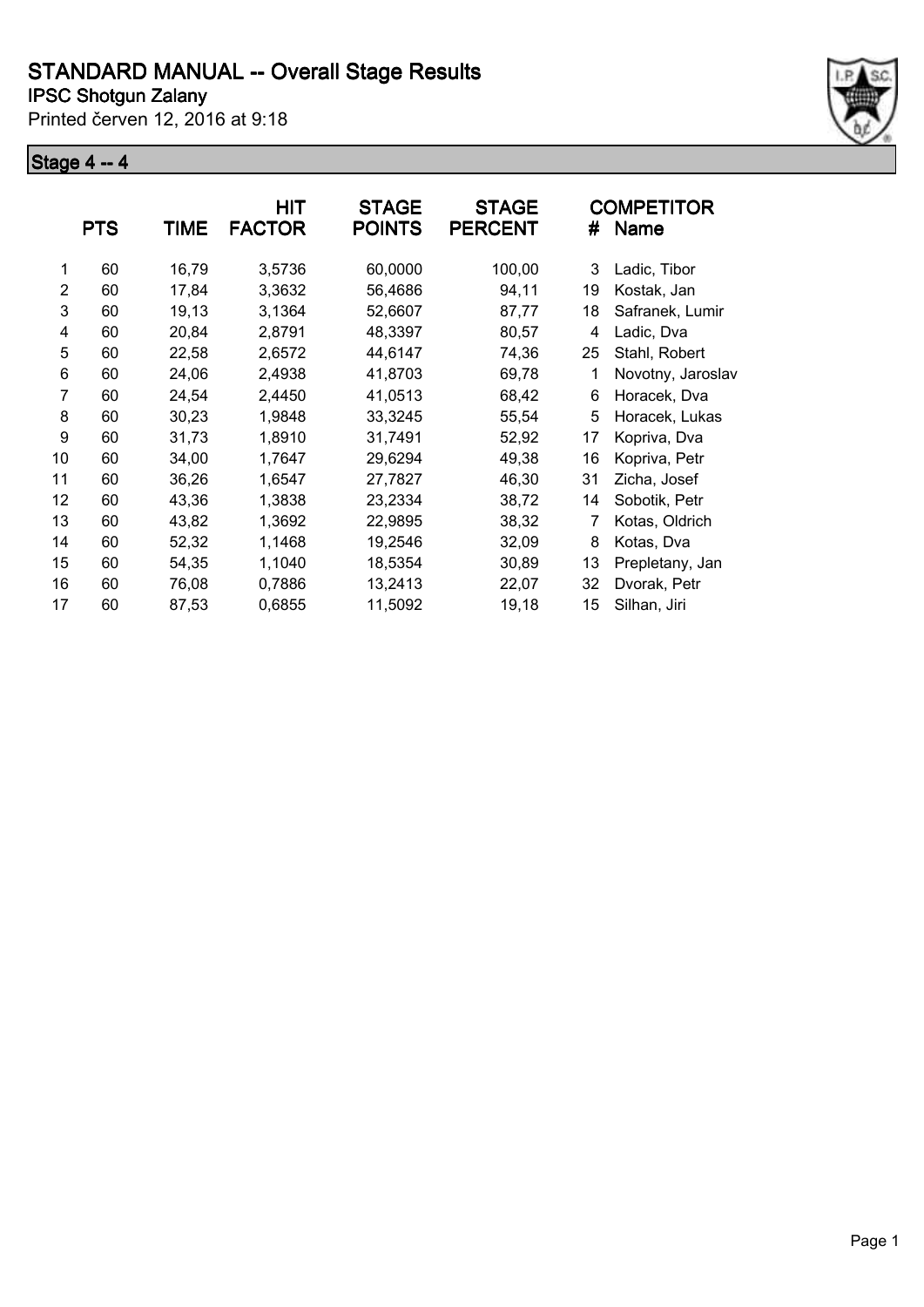## **Stage 5 -- 5**



|   | <b>PTS</b> | TIME  | <b>HIT</b><br><b>FACTOR</b> | <b>STAGE</b><br><b>POINTS</b> | <b>STAGE</b><br><b>PERCENT</b> | #  | <b>COMPETITOR</b><br>Name |
|---|------------|-------|-----------------------------|-------------------------------|--------------------------------|----|---------------------------|
|   | 55         | 9.01  | 6,1043                      | 55,0000                       | 100,00                         | 27 | Hotra, Tomas              |
| 2 | 55         | 10,18 | 5,4028                      | 48,6788                       | 88,51                          | 24 | Landl, Radek              |
| 3 | 55         | 11,13 | 4,9416                      | 44,5238                       | 80,95                          |    | 22 Polivka, Vladimir      |
| 4 | 55         | 11,35 | 4,8458                      | 43,6608                       | 79,38                          | 11 | Volhejn, Ladislav         |
| 5 | 55         | 16,75 | 3,2836                      | 29,5851                       | 53,79                          | 21 | Kramolis, Ivo             |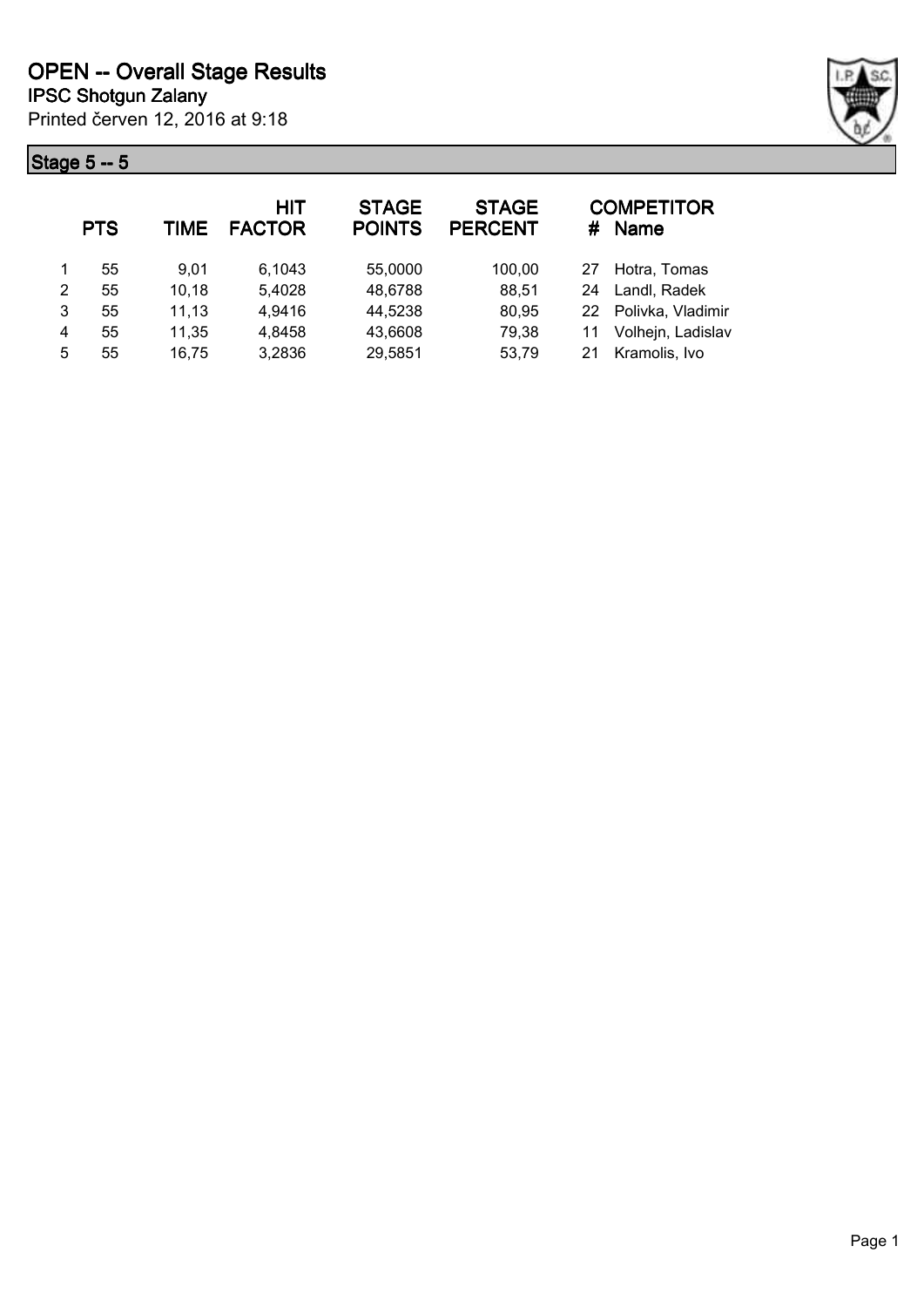## **Stage 5 -- 5**



|   | <b>PTS</b> | <b>TIME</b> | HIT<br><b>FACTOR</b> | <b>STAGE</b><br><b>POINTS</b> | <b>STAGE</b><br><b>PERCENT</b> | #  | <b>COMPETITOR</b><br><b>Name</b> |
|---|------------|-------------|----------------------|-------------------------------|--------------------------------|----|----------------------------------|
|   | 55         | 10.57       | 5,2034               | 55,0000                       | 100,00                         | 20 | Smid, Martin                     |
| 2 | 55         | 11,27       | 4,8802               | 51,5838                       | 93,79                          | 26 | Adam, Michal                     |
| 3 | 55         | 13,52       | 4,0680               | 42,9993                       | 78,18                          | 23 | Strnad, Ivo                      |
| 4 | 55         | 16,47       | 3,3394               | 35,2975                       | 64,18                          | 29 | Rehberger, Ivo                   |
| 5 | 55         | 18,08       | 3,0420               | 32,1543                       | 58,46                          | 30 | Sedina, Jiri                     |
| 6 | 55         | 30,24       | 1,8188               | 19,2245                       | 34,95                          | 28 | Janouch, Pavel                   |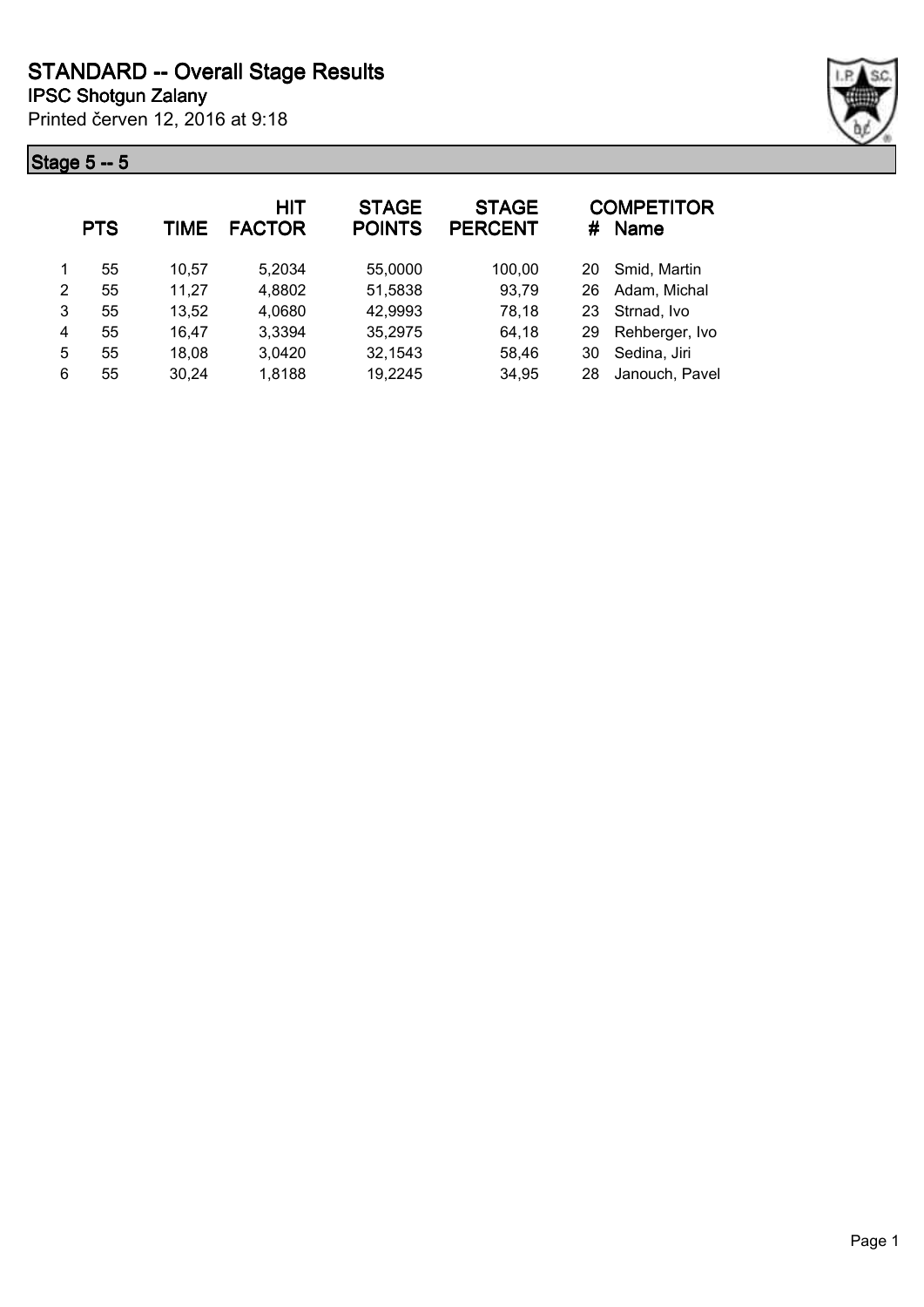Printed červen 12, 2016 at 9:18

#### **Stage 5 -- 5**



|    | <b>PTS</b> | TIME  | <b>HIT</b><br><b>FACTOR</b> | <b>STAGE</b><br><b>POINTS</b> | <b>STAGE</b><br><b>PERCENT</b> | #  | <b>COMPETITOR</b><br><b>Name</b> |
|----|------------|-------|-----------------------------|-------------------------------|--------------------------------|----|----------------------------------|
| 1  | 55         | 11,79 | 4,6650                      | 55,0000                       | 100,00                         | 18 | Safranek, Lumir                  |
| 2  | 55         | 12,13 | 4,5342                      | 53,4584                       | 97,20                          | 4  | Ladic, Dva                       |
| 3  | 55         | 12,23 | 4,4971                      | 53,0213                       | 96,40                          | 3  | Ladic, Tibor                     |
| 4  | 55         | 12,40 | 4,4355                      | 52,2944                       | 95,08                          | 19 | Kostak, Jan                      |
| 5  | 55         | 13,18 | 4,1730                      | 49,1995                       | 89,45                          | 6  | Horacek, Dva                     |
| 6  | 55         | 13,31 | 4,1322                      | 48,7190                       | 88,58                          | 25 | Stahl, Robert                    |
| 7  | 55         | 13,33 | 4,1260                      | 48,6459                       | 88,45                          | 5  | Horacek, Lukas                   |
| 8  | 55         | 18,77 | 2,9302                      | 34,5471                       | 62,81                          | 17 | Kopriva, Dva                     |
| 9  | 55         | 21,12 | 2,6042                      | 30,7031                       | 55,82                          | 16 | Kopriva, Petr                    |
| 10 | 55         | 21,13 | 2,6029                      | 30,6886                       | 55,80                          | 31 | Zicha, Josef                     |
| 11 | 55         | 22,45 | 2,4499                      | 28,8842                       | 52,52                          | 8  | Kotas, Dva                       |
| 12 | 30         | 12,42 | 2,4155                      | 28,4783                       | 51,78                          | 1  | Novotny, Jaroslav                |
| 13 | 55         | 23,75 | 2,3158                      | 27,3032                       | 49,64                          | 7  | Kotas, Oldrich                   |
| 14 | 55         | 24,78 | 2,2195                      | 26,1683                       | 47,58                          | 13 | Prepletany, Jan                  |
| 15 | 55         | 24,90 | 2,2088                      | 26,0422                       | 47,35                          | 14 | Sobotik, Petr                    |
| 16 | 55         | 31,14 | 1,7662                      | 20,8237                       | 37,86                          | 15 | Silhan, Jiri                     |
| 17 | 55         | 39,29 | 1,3998                      | 16,5042                       | 30,01                          | 32 | Dvorak, Petr                     |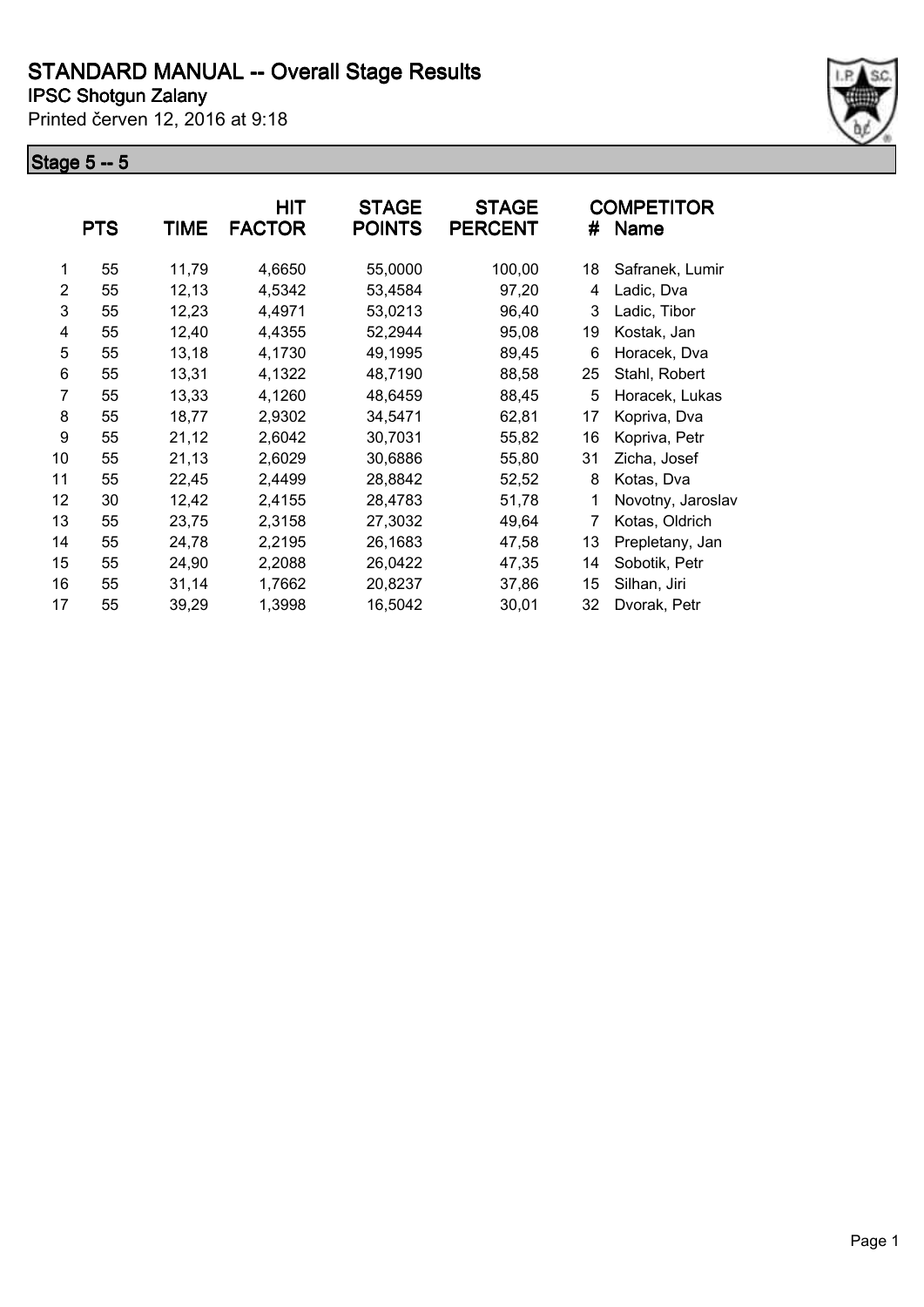**Stage 6 -- Slug**



|               | <b>PTS</b> | TIME  | <b>HIT</b><br><b>FACTOR</b> | <b>STAGE</b><br><b>POINTS</b> | <b>STAGE</b><br><b>PERCENT</b> |    | <b>COMPETITOR</b><br># Name |
|---------------|------------|-------|-----------------------------|-------------------------------|--------------------------------|----|-----------------------------|
|               | 50         | 21,49 | 2,3267                      | 50,0000                       | 100,00                         |    | 24 Landl, Radek             |
| $\mathcal{P}$ | 49         | 22,82 | 2,1472                      | 46,1442                       | 92,29                          | 27 | Hotra, Tomas                |
| 3             | 35         | 23,85 | 1,4675                      | 31,5367                       | 63,07                          | 11 | Volhejn, Ladislav           |
| 4             | 49         | 34,48 | 1,4211                      | 30,5397                       | 61,08                          | 21 | Kramolis, Ivo               |
| 5             | 50         | 36,16 | 1,3827                      | 29,7152                       | 59,43                          | 22 | Polivka, Vladimir           |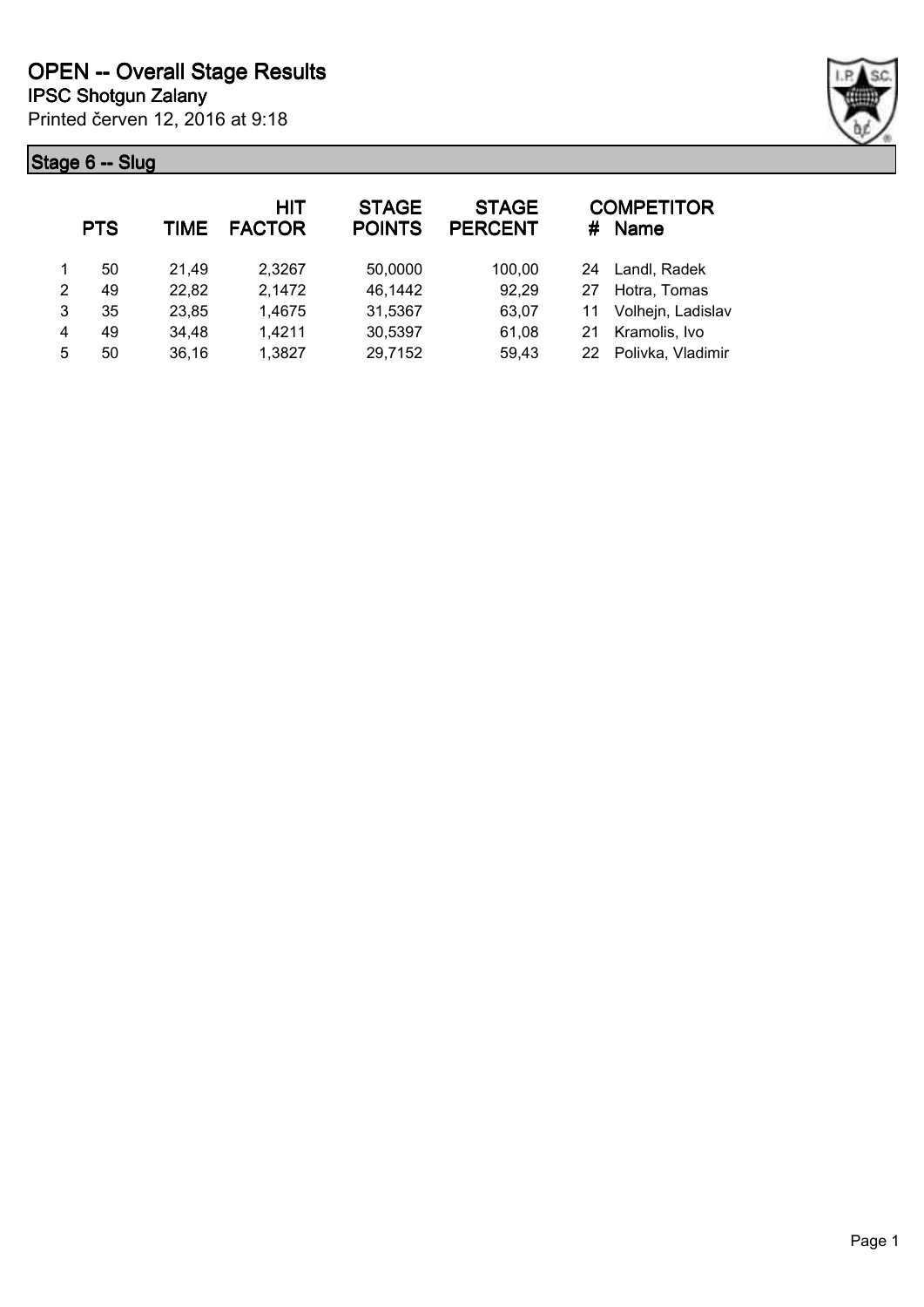## **Stage 6 -- Slug**



|   | <b>PTS</b> | TIME   | HIT<br><b>FACTOR</b> | <b>STAGE</b><br><b>POINTS</b> | <b>STAGE</b><br><b>PERCENT</b> | #  | <b>COMPETITOR</b><br><b>Name</b> |
|---|------------|--------|----------------------|-------------------------------|--------------------------------|----|----------------------------------|
| 1 | 50         | 30,69  | 1,6292               | 50,0000                       | 100,00                         | 30 | Sedina, Jiri                     |
| 2 | 49         | 33,51  | 1,4623               | 44,8765                       | 89,75                          | 20 | Smid, Martin                     |
| 3 | 50         | 35,63  | 1,4033               | 43,0676                       | 86,14                          | 26 | Adam, Michal                     |
| 4 | 46         | 43,37  | 1,0606               | 32,5511                       | 65,10                          | 29 | Rehberger, Ivo                   |
| 5 | 49         | 54,68  | 0,8961               | 27,5020                       | 55,00                          | 23 | Strnad, Ivo                      |
| 6 | 49         | 241,70 | 0,2027               | 6,2218                        | 12,44                          | 28 | Janouch, Pavel                   |